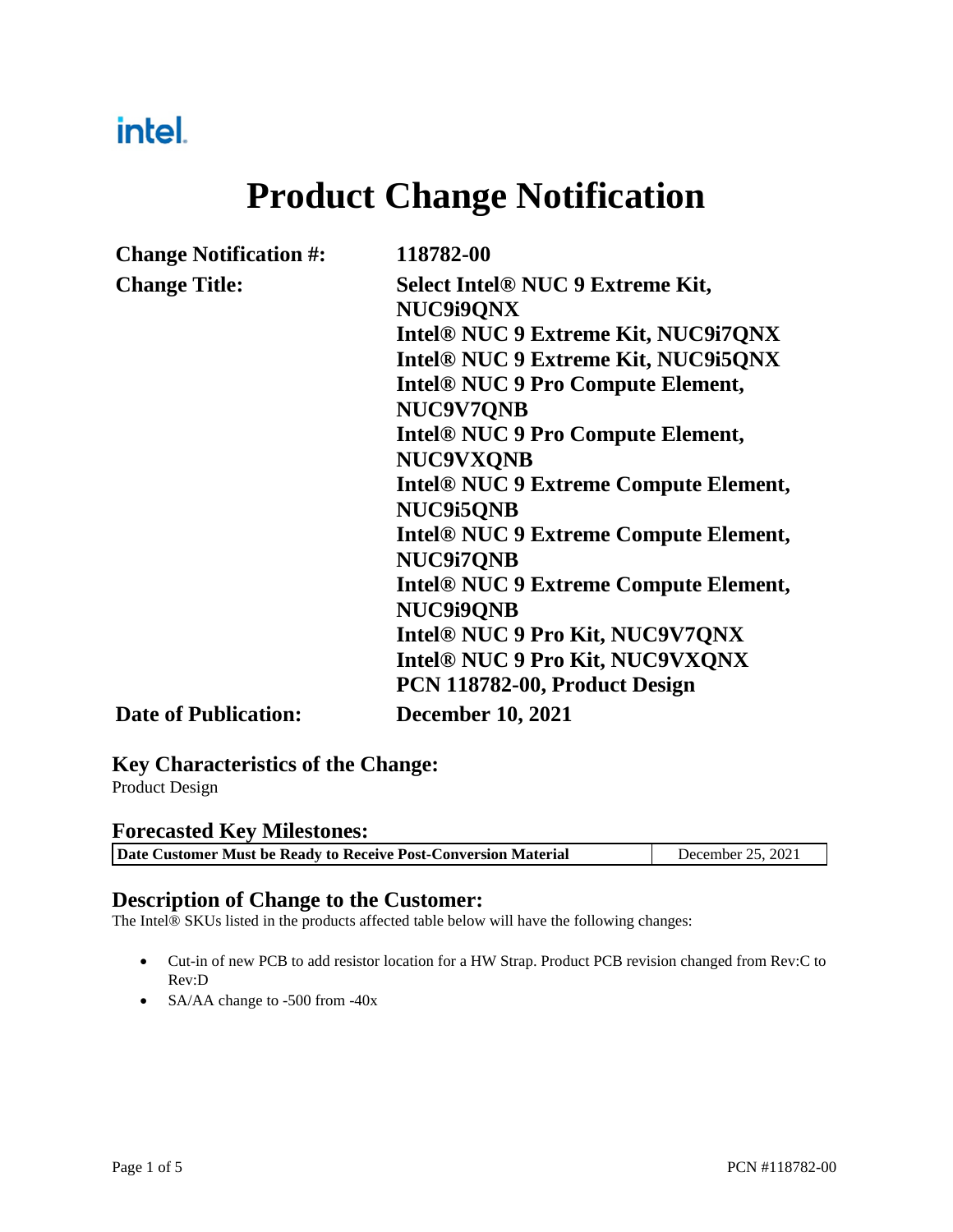### **Customer Impact of Change and Recommended Action:**

No Customer impact as previous hardware was screened before hardware cut-in.

Milestone dates are estimates and subject to change based on business and operational conditions.

Please contact your local Intel Field Sales Rep if you have any further questions about these changes.

#### **Products Affected/Intel Ordering Codes:**

| <b>Marketing Name</b>                                                      | <b>Product Code</b> | MM#    | <b>Pre Change</b><br><b>SA</b> | <b>Pre Change</b><br>AA | <b>Post Change</b><br><b>SA</b> | <b>Post Change</b><br>AA |
|----------------------------------------------------------------------------|---------------------|--------|--------------------------------|-------------------------|---------------------------------|--------------------------|
| Intel <sup>®</sup> NUC 9 Pro Kit,<br>NUC9VXQNX, w/ no cord,<br>single pack | <b>BKNUC9VXQNX</b>  | 999DNA | K47173-406                     | K47179-403              | K47173-500                      | K47179-500               |
| Intel <sup>®</sup> NUC 9 Pro Kit,<br>NUC9VXQNX, w/ US cord,<br>single pack | BKNUC9VXQNX1        | 999DNC | K47173-406                     | K47179-403              | K47173-500                      | K47179-500               |
| Intel <sup>®</sup> NUC 9 Pro Kit,<br>NUC9VXQNX, w/EU cord,<br>single pack  | BKNUC9VXQNX2        | 999DND | K47173-406                     | K47179-403              | K47173-500                      | K47179-500               |
| Intel <sup>®</sup> NUC 9 Pro Kit,<br>NUC9VXQNX, w/ UK cord,<br>single pack | BKNUC9VXQNX3        | 999DNF | K47173-406                     | K47179-403              | K47173-500                      | K47179-500               |
| Intel <sup>®</sup> NUC 9 Pro Kit,<br>NUC9VXQNX, w/ AU cord,<br>single pack | BKNUC9VXQNX4        | 999DNG | K47173-406                     | K47179-403              | K47173-500                      | K47179-500               |
| Intel <sup>®</sup> NUC 9 Pro Kit,<br>NUC9VXQNX, w/ CN cord,<br>single pack | BKNUC9VXQNX6        | 999DNH | K48926-406                     | K49010-403              | K48926-500                      | K49010-500               |
| Intel <sup>®</sup> NUC 9 Pro Kit,<br>NUC9V7QNX, w/ no cord,<br>single pack | BKNUC9V7QNX         | 999DNJ | K47174-406                     | K47180-403              | K47174-500                      | K47180-500               |
| Intel <sup>®</sup> NUC 9 Pro Kit,<br>NUC9V7QNX, w/ US cord,<br>single pack | BKNUC9V7QNX1        | 999DNK | K47174-406                     | K47180-403              | K47174-500                      | K47180-500               |
| Intel <sup>®</sup> NUC 9 Pro Kit,<br>NUC9V7QNX, w/EU cord,<br>single pack  | BKNUC9V7QNX2        | 999DNL | K47174-406                     | K47180-403              | K47174-500                      | K47180-500               |
| Intel <sup>®</sup> NUC 9 Pro Kit,<br>NUC9V7QNX, w/ UK cord,<br>single pack | BKNUC9V7QNX3        | 999DNM | K47174-406                     | K47180-403              | K47174-500                      | K47180-500               |
| Intel® NUC 9 Pro Kit,<br>NUC9V7QNX, w/ AU cord,<br>single pack             | BKNUC9V7QNX4        | 999DNN | K47174-406                     | K47180-403              | K47174-500                      | K47180-500               |
| Intel <sup>®</sup> NUC 9 Pro Kit,<br>NUC9V7QNX, w/ CN cord,<br>single pack | BKNUC9V7QNX6        | 999DNP | K48923-406                     | K48935-403              | K48923-500 K48935-500           |                          |
| Intel® NUC 9 Extreme Kit,<br>NUC9i9QNX, w/ no cord,<br>single pack         | BXNUC9I9QNX         | 999DNT | K49242-406                     | K49243-403              | K49242-500                      | K49243-500               |
| Intel® NUC 9 Extreme Kit,<br>NUC9i9QNX, w/ US cord,<br>single pack         | BXNUC9I9QNX1        | 999DNV | K49242-406                     | K49243-403              | K49242-500                      | K49243-500               |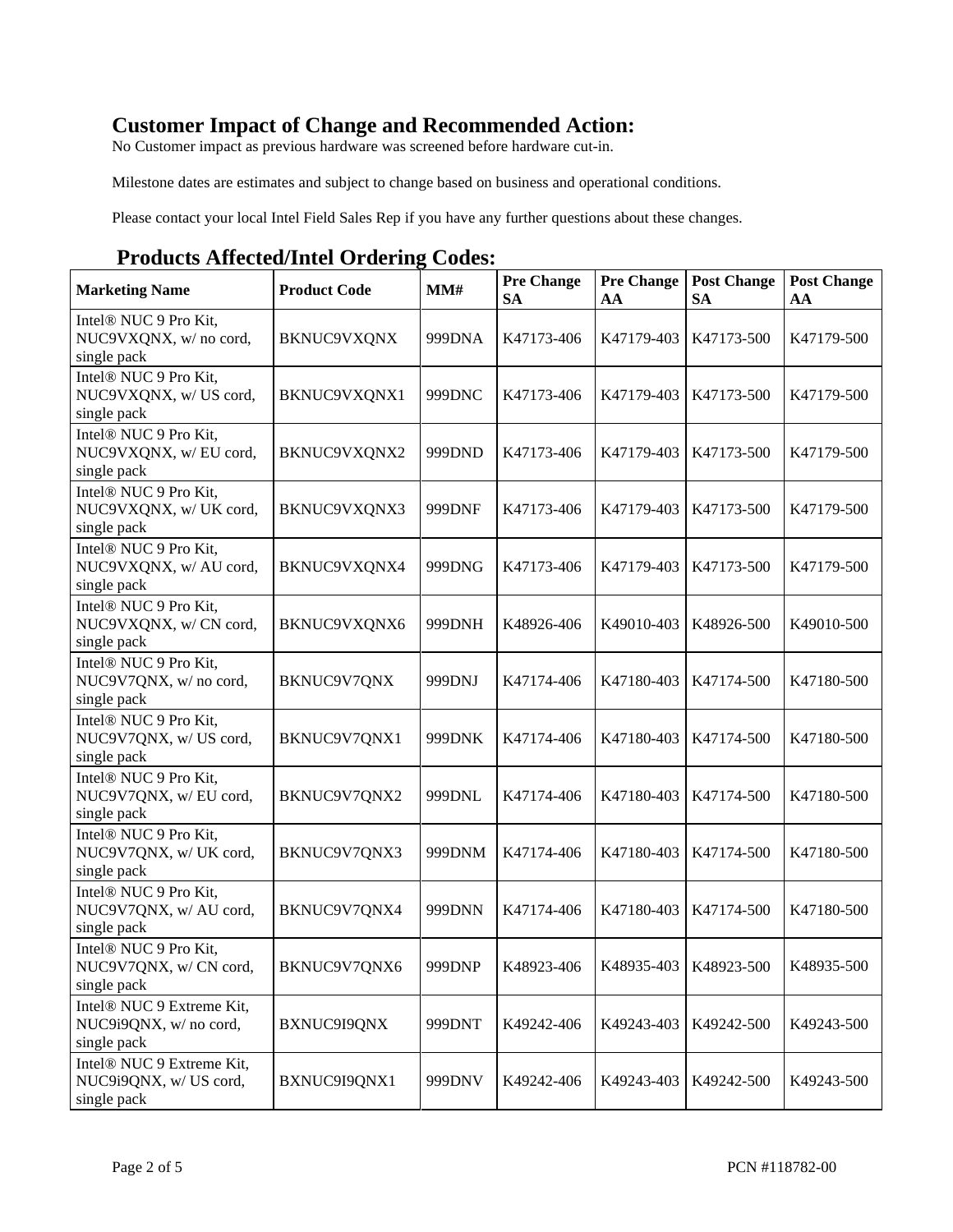| <b>Marketing Name</b>                                                                  | <b>Product Code</b> | MM#    | <b>Pre Change</b><br><b>SA</b> | <b>Pre Change</b><br>AA | <b>Post Change</b><br><b>SA</b> | <b>Post Change</b><br>AA |
|----------------------------------------------------------------------------------------|---------------------|--------|--------------------------------|-------------------------|---------------------------------|--------------------------|
| Intel® NUC 9 Extreme Kit,<br>NUC9i9QNX, w/CN cord,<br>single pack                      | BXNUC9I9QNX6        | 999DP1 | K49242-406                     | K49243-403              | K49242-500                      | K49243-500               |
| Intel® NUC 9 Extreme Kit,<br>NUC9i7QNX, w/no cord,<br>single pack                      | BXNUC9I7QNX         | 999DP4 | K49244-406                     | K49245-403              | K49244-500                      | K49245-500               |
| Intel® NUC 9 Extreme Kit,<br>NUC9i7QNX, w/ US cord,<br>single pack                     | BXNUC9I7QNX1        | 999DP5 | K49244-406                     | K49245-403              | K49244-500                      | K49245-500               |
| Intel® NUC 9 Extreme Kit,<br>NUC9i7QNX, w/CN cord,<br>single pack                      | BXNUC9I7QNX6        | 999DP9 | K49244-406                     | K49245-403              | K49244-500                      | K49245-500               |
| Intel® NUC 9 Extreme Kit,<br>NUC9i5QNX, w/no cord,<br>single pack                      | BXNUC9I5QNX         | 999DPA | K49246-406                     | K49247-403              | K49246-500                      | K49247-500               |
| Intel® NUC 9 Extreme Kit,<br>NUC9i5QNX, w/ US cord,<br>single pack                     | BXNUC9I5QNX1        | 999DPC | K49246-406                     | K49247-403              | K49246-500                      | K49247-500               |
| Intel® NUC 9 Extreme Kit,<br>NUC9i5QNX, w/ CN cord,<br>single pack                     | BXNUC9I5QNX6        | 999DPH | K49246-406                     | K49247-403              | K49246-500                      | K49247-500               |
| Intel® NUC 9 Extreme<br>Compute Element,<br>NUC9i9QNB, single bulk<br>pack             | BKNUC9I9QNB         | 999LWZ |                                | K49243-403              |                                 | K49243-500               |
| Intel <sup>®</sup> NUC 9 Extreme<br>Compute Element,<br>NUC9i7QNB, single bulk<br>pack | BKNUC9I7QNB         | 999LX0 |                                | K49245-403              |                                 | K49245-500               |
| Intel <sup>®</sup> NUC 9 Extreme<br>Compute Element,<br>NUC9i5QNB, single bulk<br>pack | BKNUC9I5QNB         | 999LX1 |                                | K49247-403              |                                 | K49247-500               |
| Intel® NUC 9 Pro Compute<br>Element, NUC9VXQNB,<br>single bulk pack                    | <b>BKNUC9VXQNB</b>  | 999LX2 |                                | K47179-403              |                                 | K47179-500               |
| Intel® NUC 9 Pro Compute<br>Element, NUC9V7QNB,<br>single bulk pack                    | BKNUC9V7QNB         | 999LX3 |                                | K47180-403              |                                 | K47180-500               |
| Intel® NUC 9 Extreme Kit,<br>NUC9i5QNX, w/IN cord,<br>single pack                      | BXNUC9I5QNX5        | 99A6DK | M13348-403                     | K49247-403              | M13348-500                      | K49247-500               |
| Intel® NUC 9 Extreme Kit,<br>NUC9i7QNX, w/IN cord,<br>single pack                      | BXNUC9I7QNX5        | 99A6DM | M13344-403                     | K49245-403              | M13344-500                      | K49245-500               |
| Intel® NUC 9 Extreme Kit,<br>NUC9i9QNX, w/IN cord,<br>single pack                      | BXNUC9I9QNX5        | 99A6DN | M13343-403                     | K49243-403              | M13343-500                      | K49243-500               |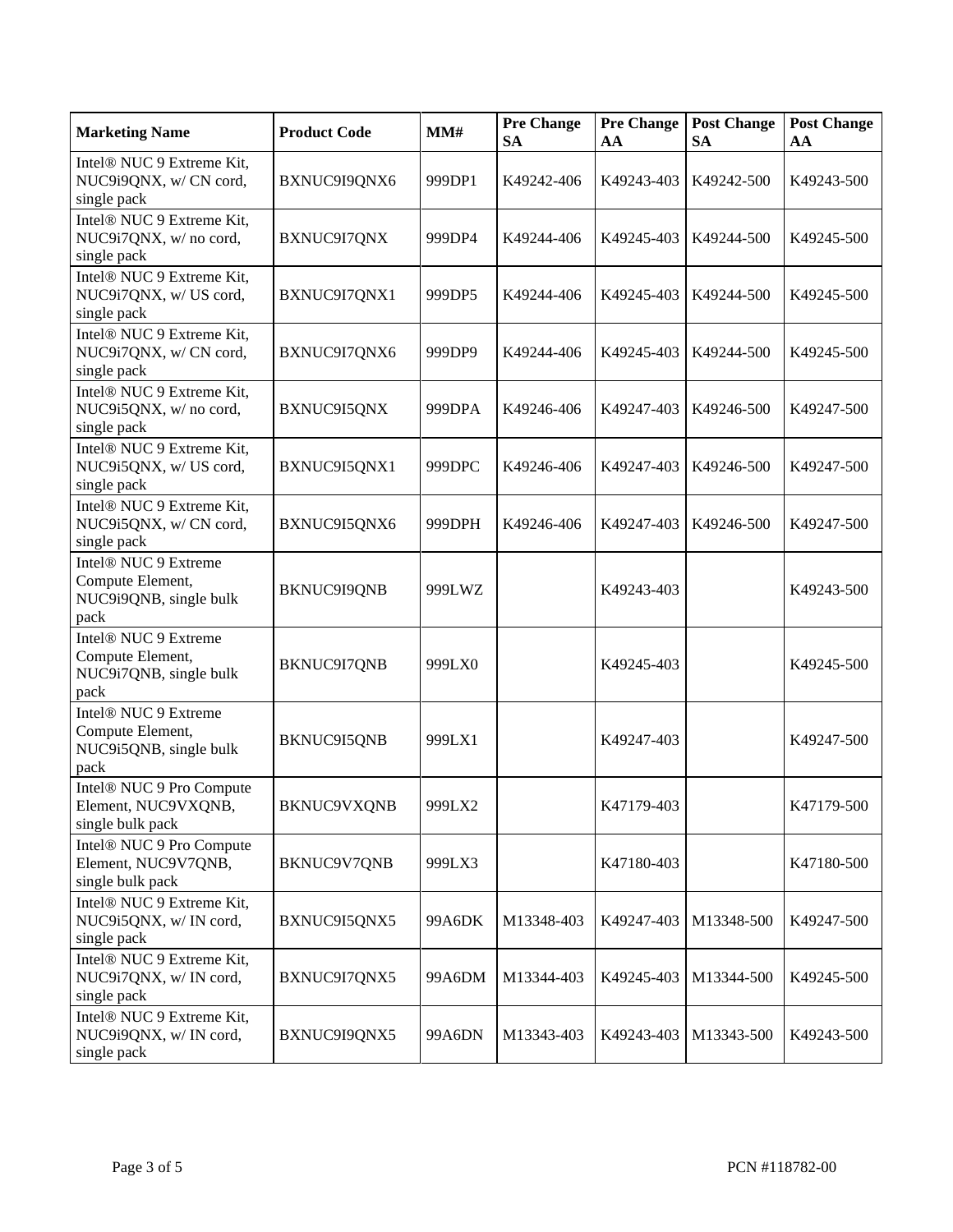### **PCN Revision History:**

**Date of Revision: Revision Number: Reason:** December 10, 2021 00 00 Originally Published PCN